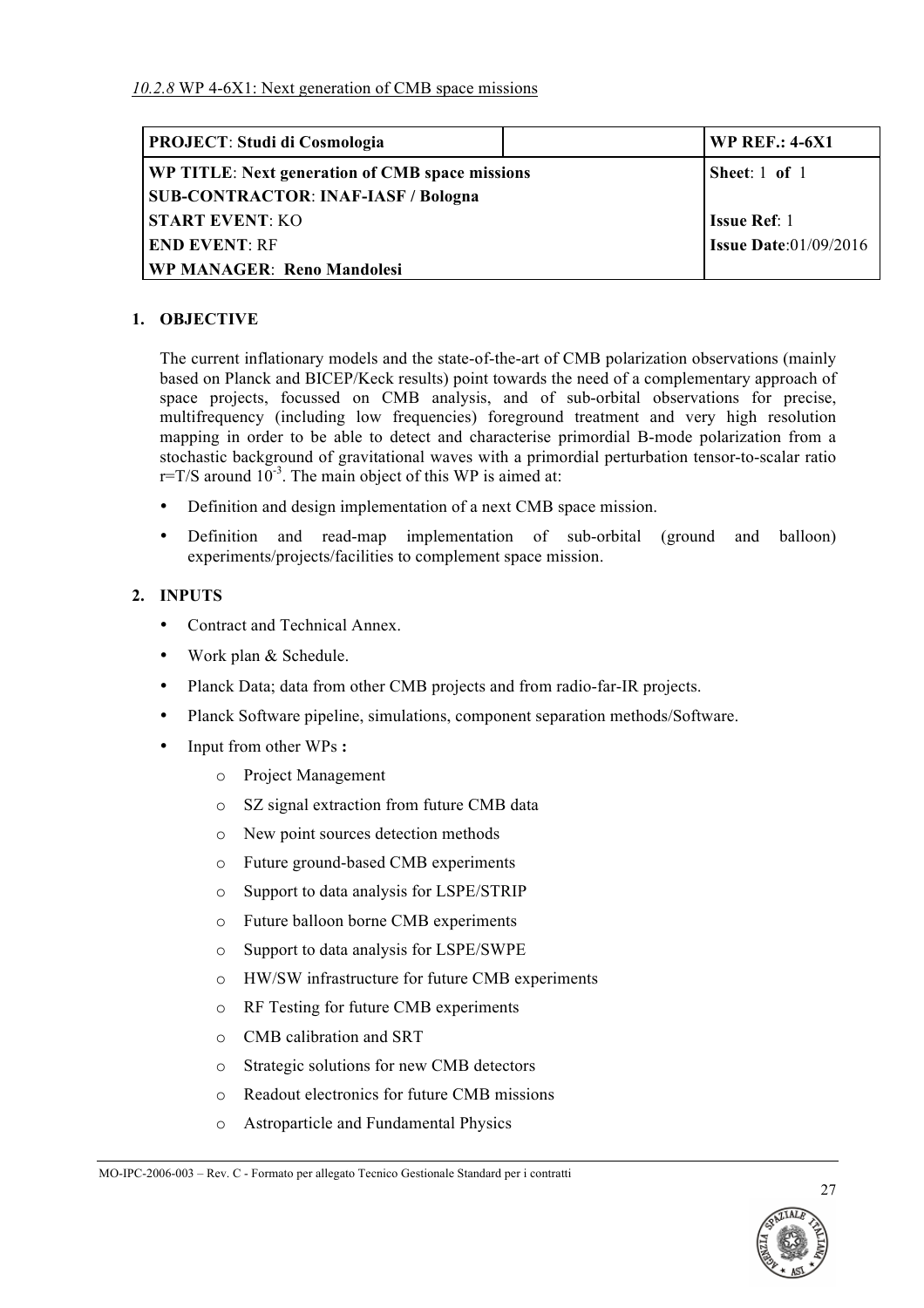- o Inflationary gravitational waves
- o Non Gaussianity from Inflation
- o Foreground modeling and removal
- o CMB weak lensing reconstruction.

# **3. TASKS**

- Analysis of theoretical cosmological models and of their observational feasibility.
- Analysis of foreground and foreground residual limitation and of observational needs.
- Analysis of systematic effects of their potential residual; design of minimization/trade-off approaches in space mission and sub-orbital projects.
- Definition and design of optimal space mission in terms of frequency coverage, sensitivity, resolution, observational strategy, cryogenic solutions.
- Definition of optimal set of ancillary observations in terms of frequency coverage, sensitivity, resolution to complement space observations.
- Definition of optimal prototypal chain of pipeline for space mission data analysis and science extraction.

### **4. OUTPUTS**

- Definition of optimal CMB space mission (orbital and sub-orbital) focussed to polarization, compatible with allocated resources.
- Definition of feasible approaches to other CMB scientific targets (spectral distortions, crosscorrelation of anisotropies and distortions) and of a road-map towards their observational study.
- Assembling of ground based information for foreground control.
- Identification of state-of-the-art technology for mission implementation.

# **5. SCHEDULE**

According to the FTE of scientists at Bologna Unit involved and interested in this WP (C. Burigana, A.-G. de Rosa, G. de Zotti, F. Finelli, G. Malaguti, N. Mandolesi, M. Massardi, G. Morgante, D. Paoletti, T. Trombetti) and considering that one TD researcher will be acquired and fully dedicated to this WP project, a feasible schedule is summarized below.

First Year, T0+6 months

- Ingesting of available tools and data sets.
- Design and simulation planning.
- Otuline of future CMB space missions in the orbital&sub-orbital frameworks

First Year, T0+12 months

- Definition and implementation of interfaces with other WPs.
- Ingestion and preliminary analysis of input from other WPs.

Second year, T0+18 months



MO-IPC-2006-003 – Rev. C - Formato per allegato Tecnico Gestionale Standard per i contratti